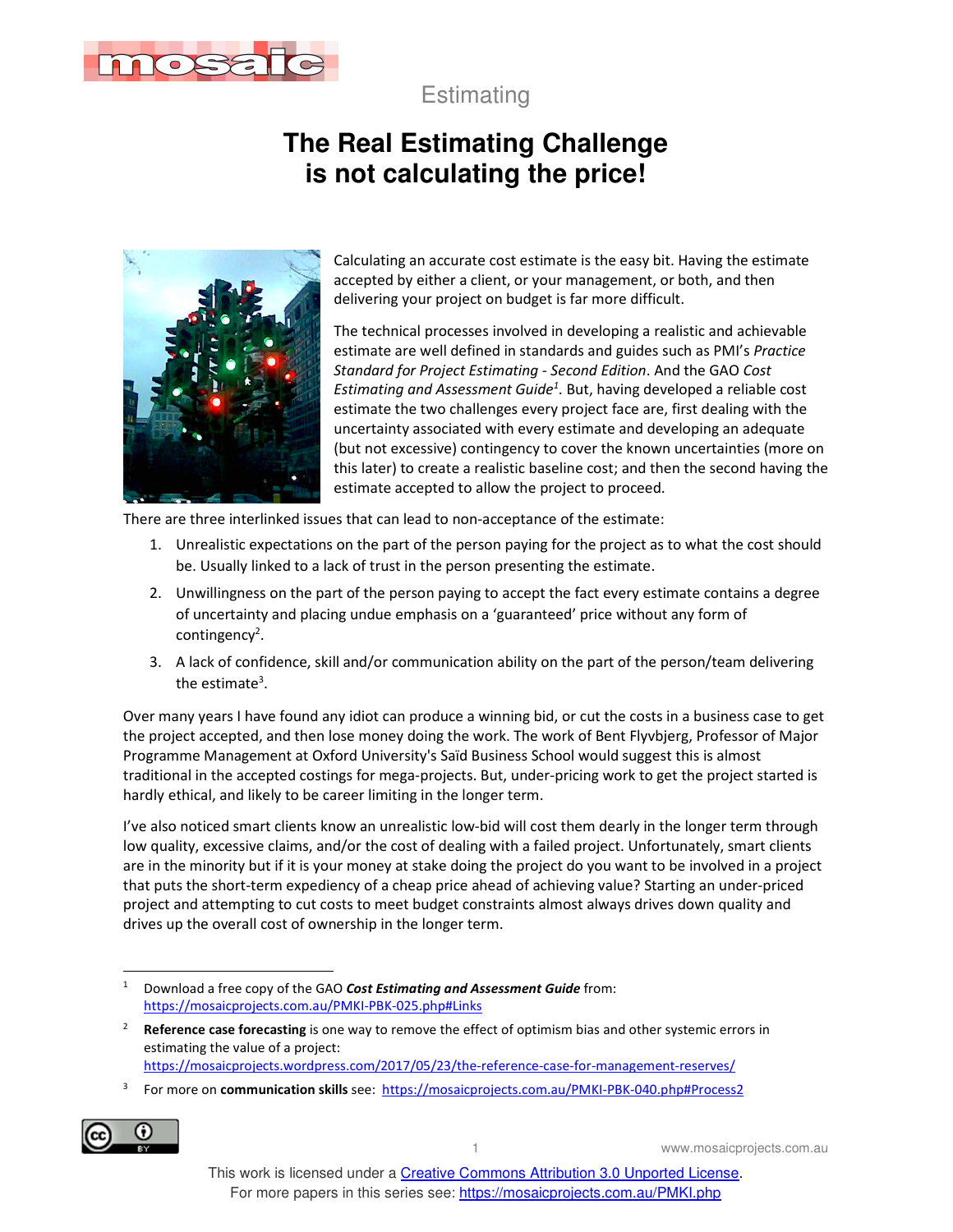

## The Real Estimating Challenge

A well-known business quote is *"There is hardly anything in the world that someone cannot make a little worse and sell a little cheaper, and the people who consider price alone are that person's lawful prey. It's unwise to pay too much, but it's worse to pay too little. When you pay too much, you lose a little money – that is all. When you pay too little, you sometimes lose everything, because the thing you bought was incapable of doing the thing it was bought to do. The common law of business balance prohibits paying a little and getting a lot – it can't be done. If you deal with the lowest bidder, it is well to add something for the risk you run, and if you do that you will have enough to pay for something better<sup>4</sup> ."* 

The antidote to these challenges is having the skills needed to develop a sound estimate that has a reasonable prospect of allowing the project to be delivered 'on budget', having the confidence to stand by the estimate and to justify the costs, and most important of all having the communication and stakeholder engagement skills needed to 'sell' the estimate to either your client, or your manager.

The factors underpinning your engagement and communication capabilities include:

- **Your credibility**, the people you are communicating with need to 'know' you are competent, honest, and reliable; their perceptions are vital<sup>5</sup>.
- **Your stakeholder assessment skills**, so you know who is really important in the decision-making processes and what their real objectives and interests are. This understanding is vital in helping you to develop a proposal that can be accepted<sup>6</sup>.
- **Your ability to communicate complex information**, effectively to different audiences. There is usually a lot more to a project proposal or business case than just the cost. Decision makers need to understand the benefits of the proposal and feel confident you can look after their interests<sup>7</sup>.

Each of these elements work together to help you get good project proposals accepted. They also help you help your managers abandon projects that do not add value in the least damaging way for everyone. If the project does not stack up at the proper price, it should not be funded.

\_\_\_\_\_\_\_\_\_\_\_\_\_\_\_\_\_\_\_\_\_\_\_\_\_\_\_\_\_

<sup>7</sup> For more on **communicating technical information** see: https://mosaicprojects.com.au/PDF\_Papers/P186-Understanding\_Design.pdf



2 www.mosaicprojects.com.au

<sup>4</sup> This quote is often attributed to John Ruskin (1819 – 1900); however, there is no evidence of this (or anything similar) in his writings.

<sup>5</sup> For more on **building credibility** see: https://mosaicprojects.wordpress.com/2013/04/27/credibility/

<sup>6</sup> For more on **assessing stakeholders** see: https://mosaicprojects.com.au/PMKI-TPI-075.php#Process3